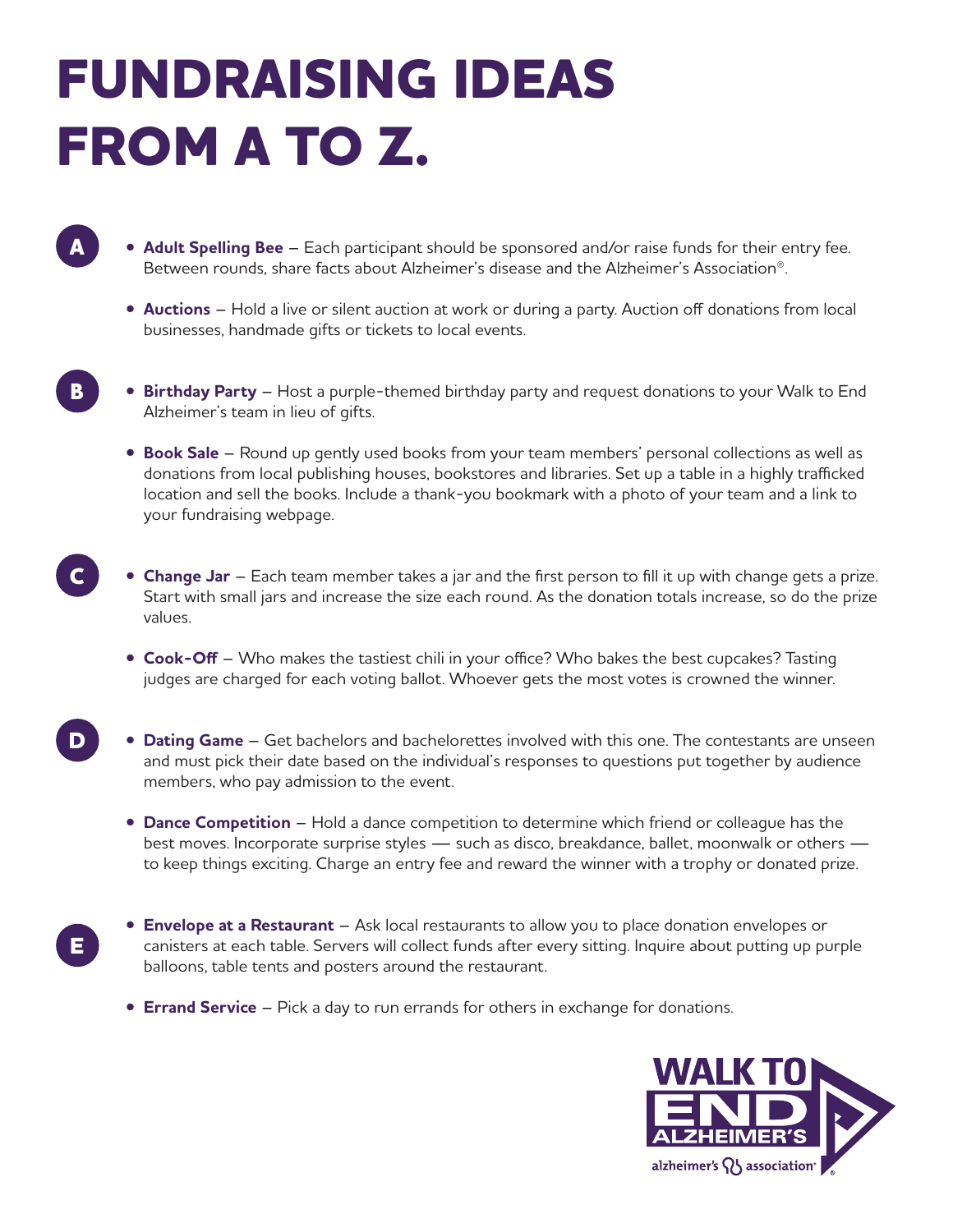**• Face Painting** – Set up a booth at a park or in conjunction with another event.

**F**

**G**

**H**

**I**

**J**

**K**

**L**

- **Fashion Show**  Put a spin on the traditional fashion show by holding a pet fashion show, a Halloween costume show or an accessory show. Be creative, charge an admission fee and find a way to incorporate stories from those affected by Alzheimer's disease.
- **Game Night** Host a party with a variety of board games. Charge a \$10 entry fee and sell snacks. Or hold a card tournament with a \$20 entry fee — half goes to the winner and half goes to your Walk team.
- **Garage Sale** Collect donated items and coordinate a garage sale. Advertise the sale wherever you can and make sure to mention that all donations benefit the care, support and research efforts of the Alzheimer's Association.
- **Haunted House** Decorate a house or school and charge admission. Set up a couple games and organize a hayride for even more fall fundraising.
	- **Hot Dog Eating Contest** Find someone to donate the hot dogs (or substitute any food you'd like). Charge an entry fee and sell tickets to the event.
- **Ice Cream Social**  Host an office get-together by selling packaged ice cream or access to a sundae bar. Don't forget the purple sprinkles!
	- **Igloo Contest**  Charge an entry fee for participation in an igloo-building contest. The best one wins a prize. Or, how about a snowman competition?
- **Jail-and-Bail** Kidnap a boss, principal or owner of a restaurant and ship him or her off to "jail." Those who are "locked up" can post their own bail by making a donation to the Association, or they can solicit bail from friends, family, and employees.
	- **Jeans Day**  Have co-workers donate \$5 to wear jeans or casual wear for the day. Spice it up by making it a Hat Day, Team Spirit Day, Purple Day, etc. Visit **alz.org/casualforcause** to learn more.
- **Karaoke Night**  Host a competition at a popular neighborhood spot or rent a karaoke machine for your home or office. Charge an entry fee to compete and request a donation for each vote cast.
	- **Kiss the Pig** Put photos of participating teachers or employees on individual jars. The person whose jar has the most money after the time allotted must kiss a pig (or a team mascot, dog, etc.).
- **Lemonade Stand**  It's classic and effective. Make the lemonade with a twist by adding fresh fruit or serve as a slushy. Let the kids help!
	- **Lunch with the CEO or Celebrity** Auction off a special lunch with your company's CEO or a local celebrity.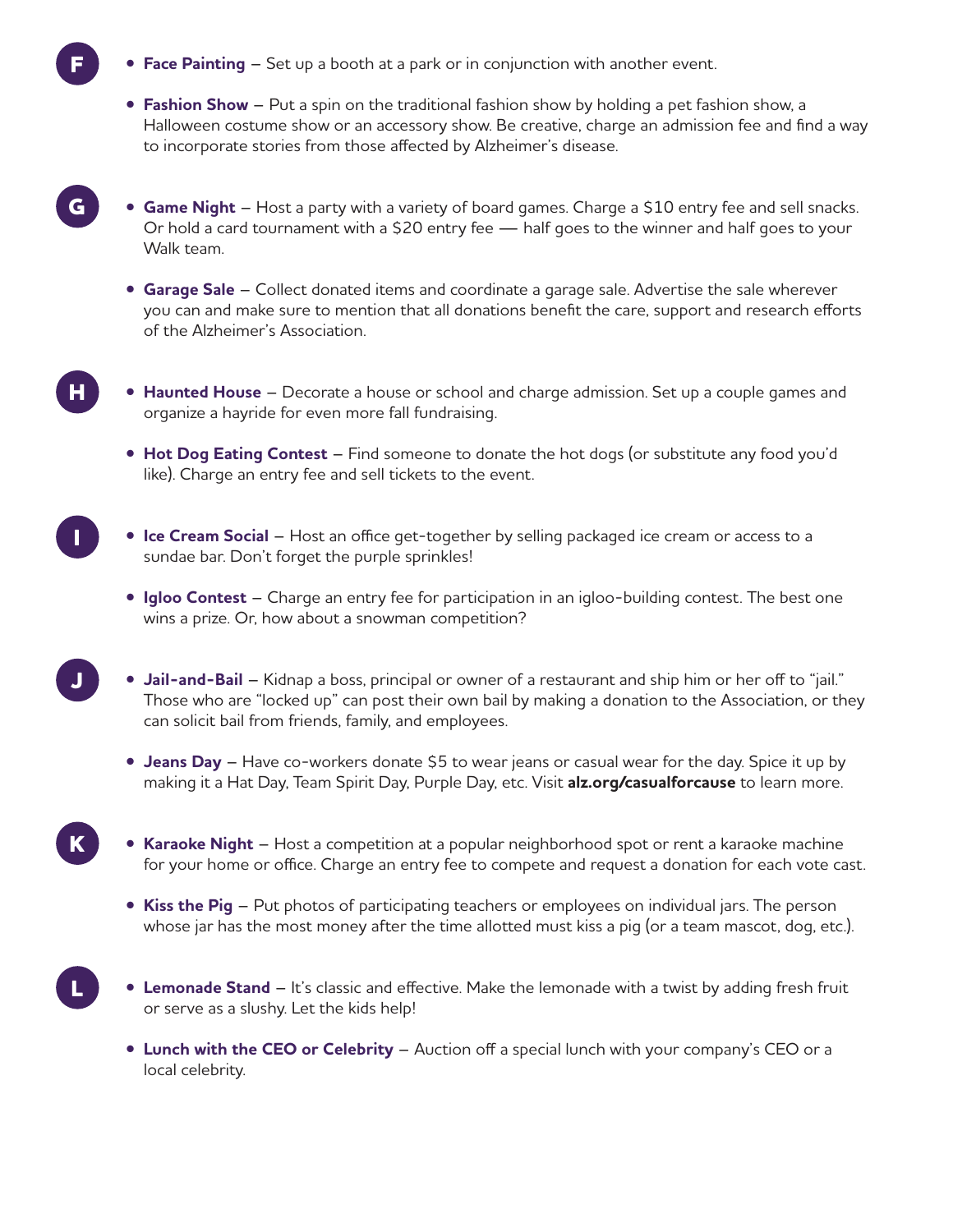- **Matching Gifts** Many companies already have a matching gift program. Visit **matchinggifts.com/walk** to find out if your workplace matches charitable gifts. This is an easy way to double your funds!
	- **Movie Night**  Host a movie night at a local park, civic center, school auditorium, library or team member's house. Sell popcorn, homemade treats, drinks and candy.
- **New Year's Eve Party**  Ring in the new year with donations to your Walk to End Alzheimer's team! Make this party one not to miss with a unique theme, raffles and prizes.
	- **Network** Use Facebook, Twitter, LinkedIn and any other social networking sites to let your friends and family across the country know about your Walk to End Alzheimer's fundraising efforts. Post your goal and periodic progress updates. Include links to your Walk fundraising page.
- **Office Olympics** Hold events like typing competitions, swivel chair races, staple pull contests, a stress ball toss, a water cooler drinking game, etc. Ask all participants to pay an entry fee.
	- **Ornament Sale** Create holiday ornaments with your team and sell them.
- **Pancake Breakfast** This is a perfect event to host before work or a worship service. Pair coffee and juice with the pancakes and charge \$10 a plate.
	- **Play-Off** Choose your favorite sport and put departments, teams, students, teachers, etc., up against each other to compete. Invite the rest of the school or company to watch and cheer. Sell tickets or charge an admission at the door.
- **Questions-for-\$1** Set up a jar and charge \$1 (or any donation) per question you answer. Ask your boss to set one in his or her office, too!
	- **Quiz Bowl** Hold a trivia night at a local establishment. See if the restaurant will donate a portion of the night's proceeds to your Walk to End Alzheimer's team and give gift cards for the trivia winners.
	- **Raffles** Raffle off prizes or split the pot.

**M**

**N**

**O**

**P**

**Q**

**R**

**S**

**T**

- **Rapping Contest**  Showcase talent (or lack of talent) for fun and charity!
- **Services** Team members offer services for a fee and donate all proceeds. Ideas include salon treatments, photography, babysitting, golf lessons, landscaping and other odd jobs. These services could also be used as prizes for another fundraiser.
- **Spot-the-Baby Competition** Collect baby photos of co-workers or friends to display on a board with a number next to each picture. Charge a \$5 fee for a chance to identify the person in each photo. The participant with the most correct answers wins a prize.
- **Theater Night** Ask your local theater to put on a special performance in which a portion of the ticket (and possibly concession) sales is donated to your Walk team. Invite everyone you know and promote the event through social media.